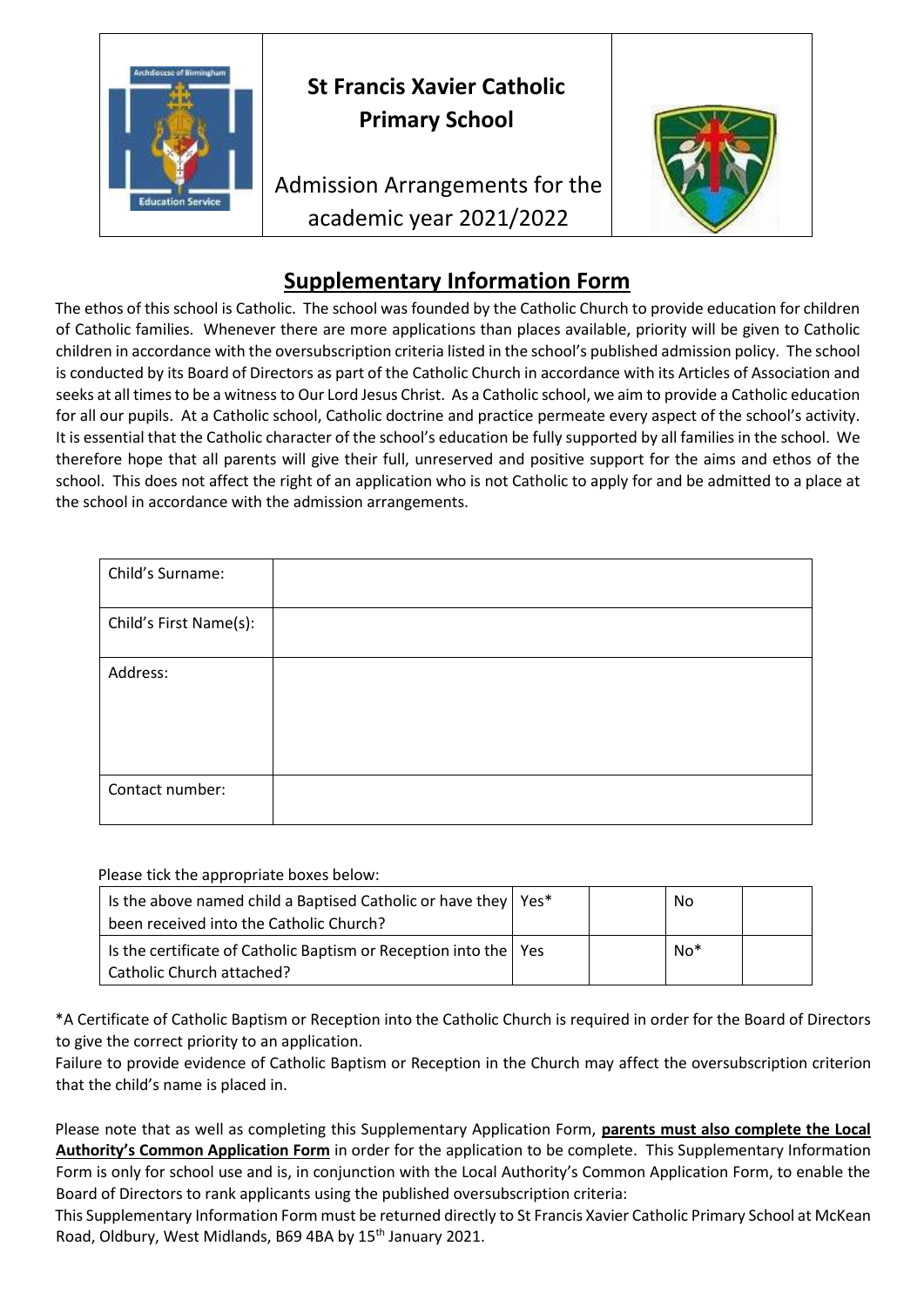## **Please note that this is NOT the local authority's Common Application Form. As well as completing this Supplementary Application Form and returning it directly to the school, you MUST also complete the local authority's Common Application Form otherwise your application will be deemed incomplete and therefore invalid.**

In compliance with the General Data Protection Regulation (GDPR) and the Data Protection Act 2018, we wish to ensure that you are aware of the purpose for which we collect and process the data we have asked for on this form.

- 1. We are St Francis Xavier Catholic Primary School at McKean Road, Oldbury, West Midlands, B69 4BA
- 2. Being a Catholic education provider, we work closely with the School's Diocesan Authority, the School's Trustees, the Local Authority, the Birmingham Diocesan Education Service and the Department for Education and may share the information you provide on this application form if we consider it necessary in order to fulfil our functions.
- 3. The person responsible for data protection within our MAC is Caroline Caddick and you can contact them with questions relating to our handling of the data. You can contact them by telephoning 0121 422 2629.
- 4. We require the information we have requested for reasons relating to our functions as the admission authority of the school.
- 5. It is necessary for us to process personal data for the performance of a task carried out in the public interest or in the exercise of official authority vested in the controller (Article 6(1)(e) of the GDPR).
- 6. To the extent that you have shared any special categories of data this will not be shared with any third parties except as detailed in paragraph 2 above, unless a legal obligation should arise.
- 7. It is necessary for us to process special category data for the performance of a task carried out in the public interest or in the exercise of official authority vested in the controller (Article 6(1)(e) of the GDPR). Additionally processing is necessary for reasons of substantial public interest on the basis of Union or Member State law which is proportionate to the aim pursued and which contains appropriate safeguards (Article 9(2)(g) of the GDPR).
- 8. If the application is successful, the information you have provided on this will be migrated to the school's enrolment system, and the data will be retained and processed on the basis of the school's fair processing notice and data protection policies which apply to that data.
- 9. If the application is unsuccessful, the application form and any documents submitted in support of the application will be destroyed after a period of 12 months. The school may keep a simple record of all applications and their outcome as part of their permanent archives in accordance with the school's data retention policy.
- 10. To read about your individual rights you can refer to the school's fair processing notice and data protection policies.
- 11. If you wish to complain about how we have collected and processed the information you have provided on this form, you can make a complaint to our organisation by following guidance set out in St Francis Xavier's Complaints policy, which can be found at [http://www.st-](http://www.st-francisxavier.sandwell.sch.uk/page/detail/policies-and-forms)